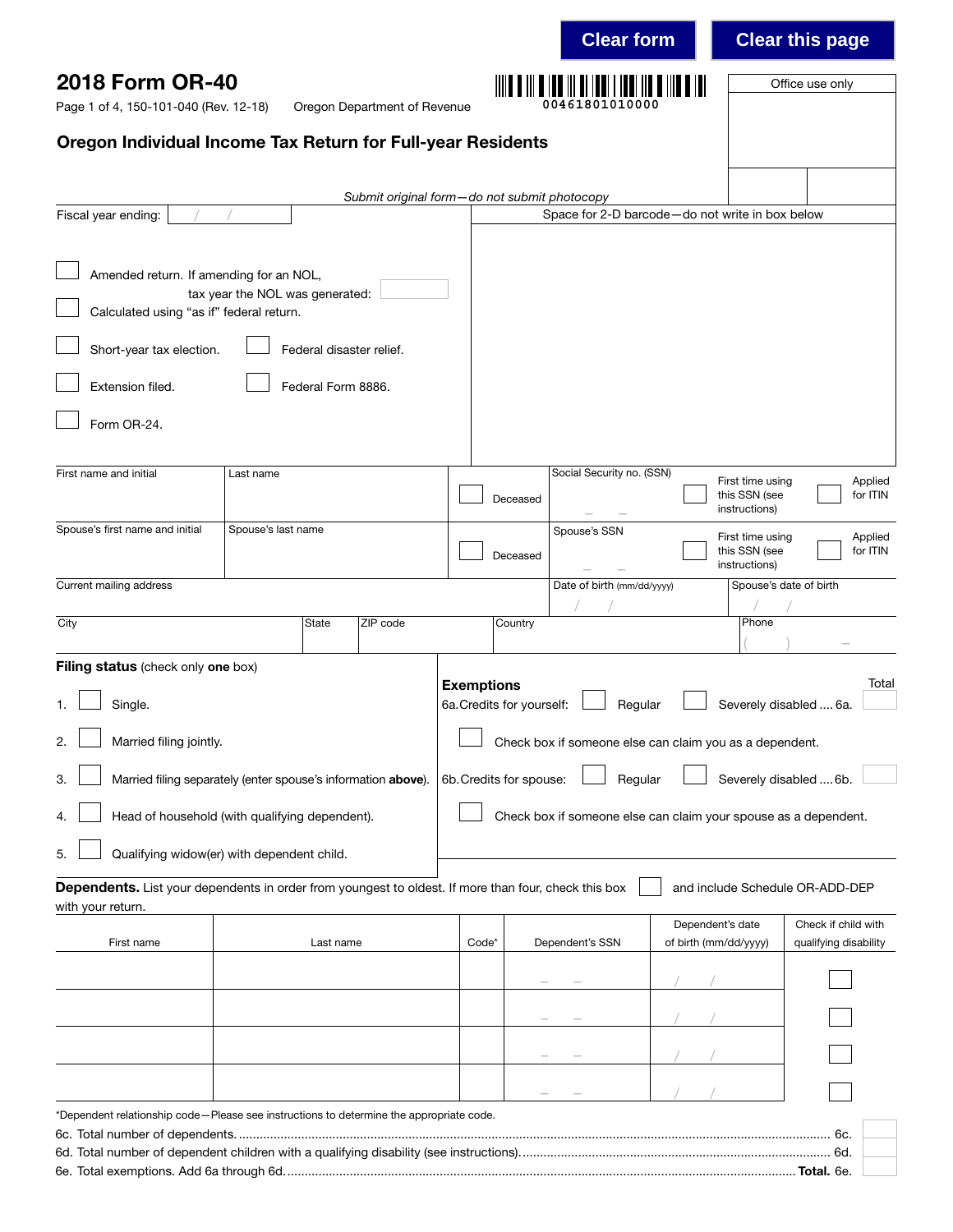# 2018 Form OR-40

Page 2 of 4, 150-101-040 (Rev. 12-18) Oregon Depa

| artment of Revenue | 00461801020000 |
|--------------------|----------------|
|                    |                |

| Name | SSN                                                                                                                                                                                                                                                                                                                                                                                                                                                                                  |  |
|------|--------------------------------------------------------------------------------------------------------------------------------------------------------------------------------------------------------------------------------------------------------------------------------------------------------------------------------------------------------------------------------------------------------------------------------------------------------------------------------------|--|
|      | $\frac{1}{2} \left( \frac{1}{2} \right) \left( \frac{1}{2} \right) \left( \frac{1}{2} \right) \left( \frac{1}{2} \right) \left( \frac{1}{2} \right) \left( \frac{1}{2} \right) \left( \frac{1}{2} \right) \left( \frac{1}{2} \right) \left( \frac{1}{2} \right) \left( \frac{1}{2} \right) \left( \frac{1}{2} \right) \left( \frac{1}{2} \right) \left( \frac{1}{2} \right) \left( \frac{1}{2} \right) \left( \frac{1}{2} \right) \left( \frac{1}{2} \right) \left( \frac$<br>$\sim$ |  |

# Taxable income

|    | Federal adjusted gross income from federal Form 1040, line 7; 1040NR, line 36; 1040NR-EZ, line 10; |  |
|----|----------------------------------------------------------------------------------------------------|--|
|    |                                                                                                    |  |
| 8. |                                                                                                    |  |
|    |                                                                                                    |  |
|    |                                                                                                    |  |

# **Subtractions**

|  | $\sim$ 00 |
|--|-----------|
|  | .001      |
|  | .001      |
|  | .00       |
|  | .001      |
|  | .001      |
|  |           |

# Deductions

|     | 16. Oregon itemized deductions. Enter your Oregon itemized deductions from Schedule OR-A, line 23. If you |    |
|-----|-----------------------------------------------------------------------------------------------------------|----|
|     |                                                                                                           | 00 |
| 17. | .00                                                                                                       |    |
|     | You were: 17a. 65 or older 17b. Blind Your spouse was: 17c. 65 or older 17d. I Blind                      |    |
| 18. | .001                                                                                                      |    |
|     | .00                                                                                                       |    |
|     |                                                                                                           |    |

# Oregon tax

| 20. Tax. Check the appropriate box if you're using an alternative method to calculate your tax (see instructions) 20. | . 001    |
|-----------------------------------------------------------------------------------------------------------------------|----------|
| 20a. Schedule OR-FIA-40 20b. Worksheet OR-FCG 20c. Schedule OR-PTE-FY                                                 |          |
| 21                                                                                                                    | 00       |
|                                                                                                                       | $\Omega$ |

# Standard and carryforward credits

| 23. Exemption credit. If the amount on line 7 is \$100,000 or less, multiply your total exemptions on   |      |
|---------------------------------------------------------------------------------------------------------|------|
|                                                                                                         | .00  |
|                                                                                                         | .001 |
|                                                                                                         | .00  |
|                                                                                                         | .001 |
|                                                                                                         | .001 |
| 28. Total carryforward credits claimed this year from Schedule OR-ASC, section 4. Line 28 can't be more |      |
|                                                                                                         | .00  |
|                                                                                                         | .001 |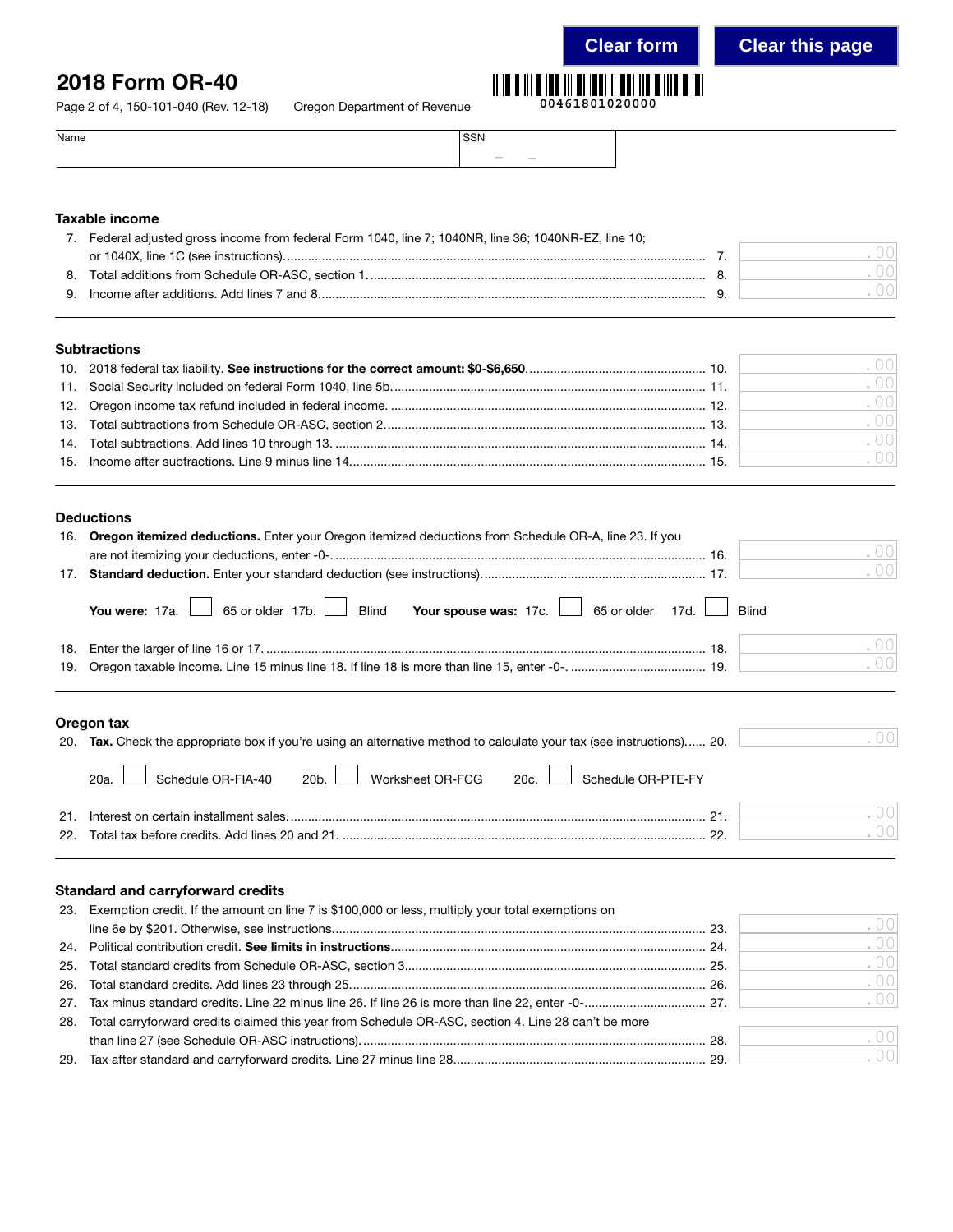**00461801030000**

**Clear form Clear this page**

# 2018 Form OR-40

Page 3 of 4, 150-101-040 (Rev. 12-18) Oregon Department of Revenue

| Name | <b>CCN</b><br>יוכר      |
|------|-------------------------|
|      | $\sim$<br>$\frac{1}{2}$ |

# Payments and refundable credits

| 30. |                                                                                                         | .00  |
|-----|---------------------------------------------------------------------------------------------------------|------|
| 31. |                                                                                                         | .00  |
| 32. | Estimated tax payments for 2018. Include all payments you made prior to the filing date of this return. |      |
|     |                                                                                                         | .00  |
| 33. |                                                                                                         | .001 |
|     | 34. Reserved.                                                                                           |      |
|     |                                                                                                         |      |
| 35. |                                                                                                         | .00  |
| 36. |                                                                                                         | .00  |
|     |                                                                                                         |      |
|     | Tax to pay or refund                                                                                    |      |
| 37. |                                                                                                         | .00  |
| 38. |                                                                                                         | .00  |
| 39. |                                                                                                         | .00  |
| 40. |                                                                                                         | .00  |
|     | Check box if you annualized:<br>Exception number from Form OR-10, line 1: 40a.<br>40b.                  |      |
| 41. |                                                                                                         | .00  |
| 42. | Net tax including penalty and interest. Line 38 plus line 41This is the amount you owe. 42.             | .00  |
| 43. |                                                                                                         | .00  |
| 44. | Estimated tax. Fill in the portion of line 43 you want applied to your estimated tax account 44.        | .00  |
| 45. |                                                                                                         | .00  |
|     | 46b.<br>You.                                                                                            | .00  |
| 46. | Political party \$3 checkoff. Party code: 46a.                                                          | .00  |
| 47. |                                                                                                         | .00  |
| 48. |                                                                                                         |      |
|     |                                                                                                         | .00  |

## Direct deposit

50. For direct deposit of your refund, see instructions. Check the box if this refund will go to an account outside the United States:

| Type of account: Checking or |  | Savings |  |  |
|------------------------------|--|---------|--|--|
| Routing number:              |  |         |  |  |
| Account number:              |  |         |  |  |
|                              |  |         |  |  |
| Reserved.                    |  |         |  |  |